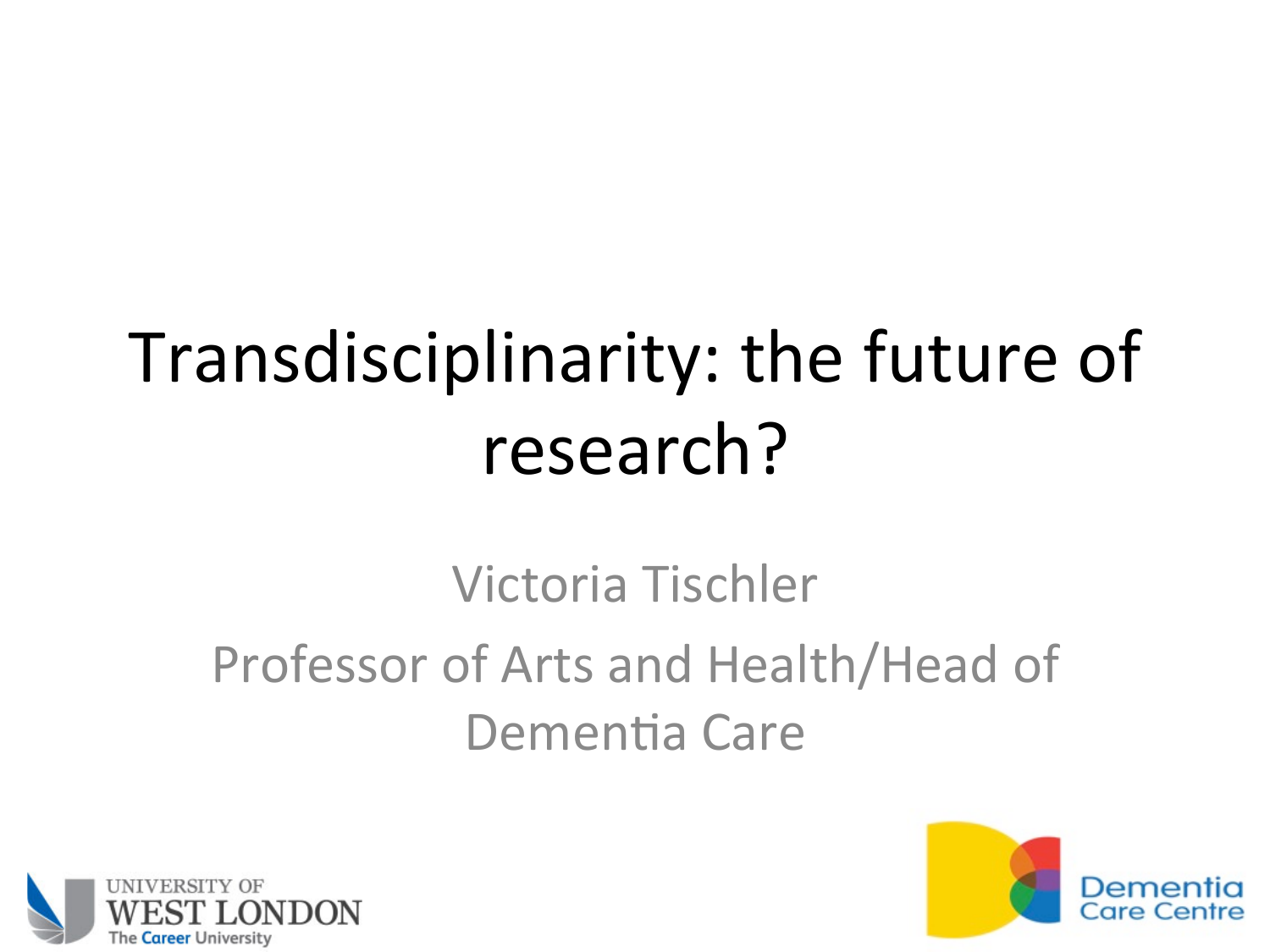# Overview

- Why transdisciplinarity?
- The trajectory
- Highlights
- The vision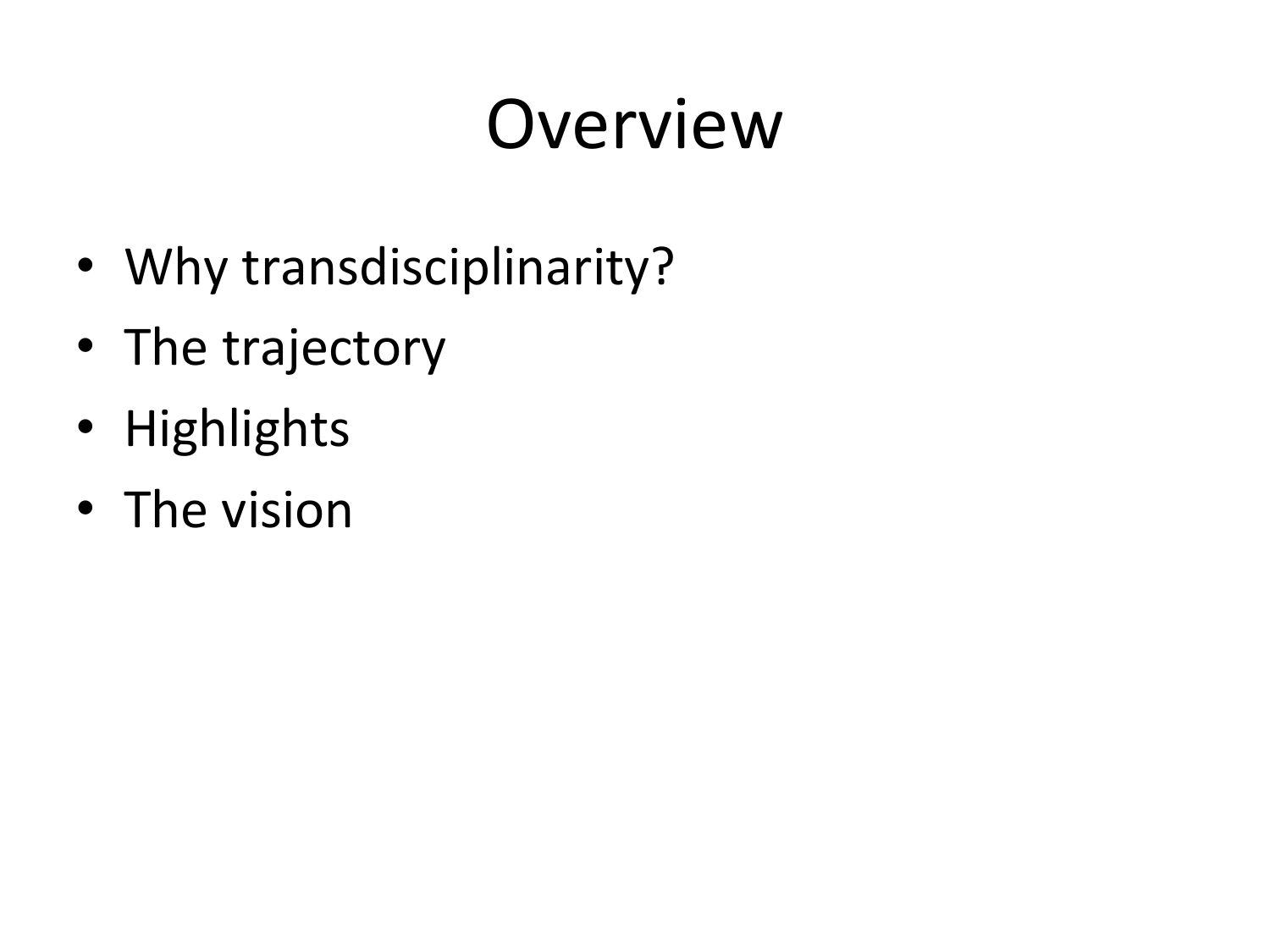# Piaget (1972)

*'Higher stage succeeding interdisciplinary* relationships...which would not only cover *interactions or reciprocities between specialised research projects, but would place these relationships within a total system,* without any firm boundaries between *disciplines'*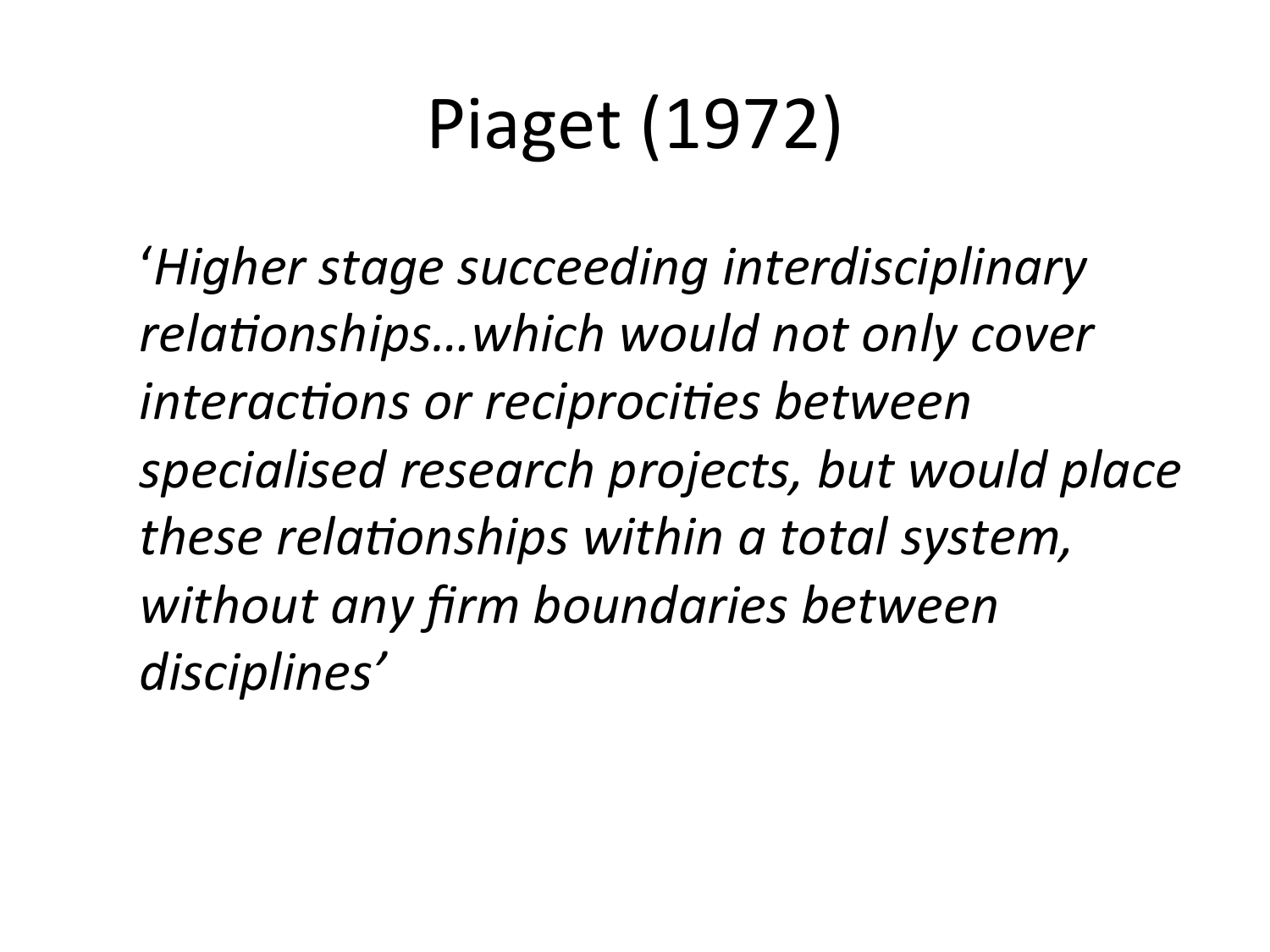# Transdisciplinarity

*Complex problems need creative solutions* 

- Transcending traditional academic traditions
- Unity of knowledge holism- between/across/ beyond
- Multiple levels of reality
- Requires: knowledge, moderation, mediation, association & transfer
- Inclusion of stakeholders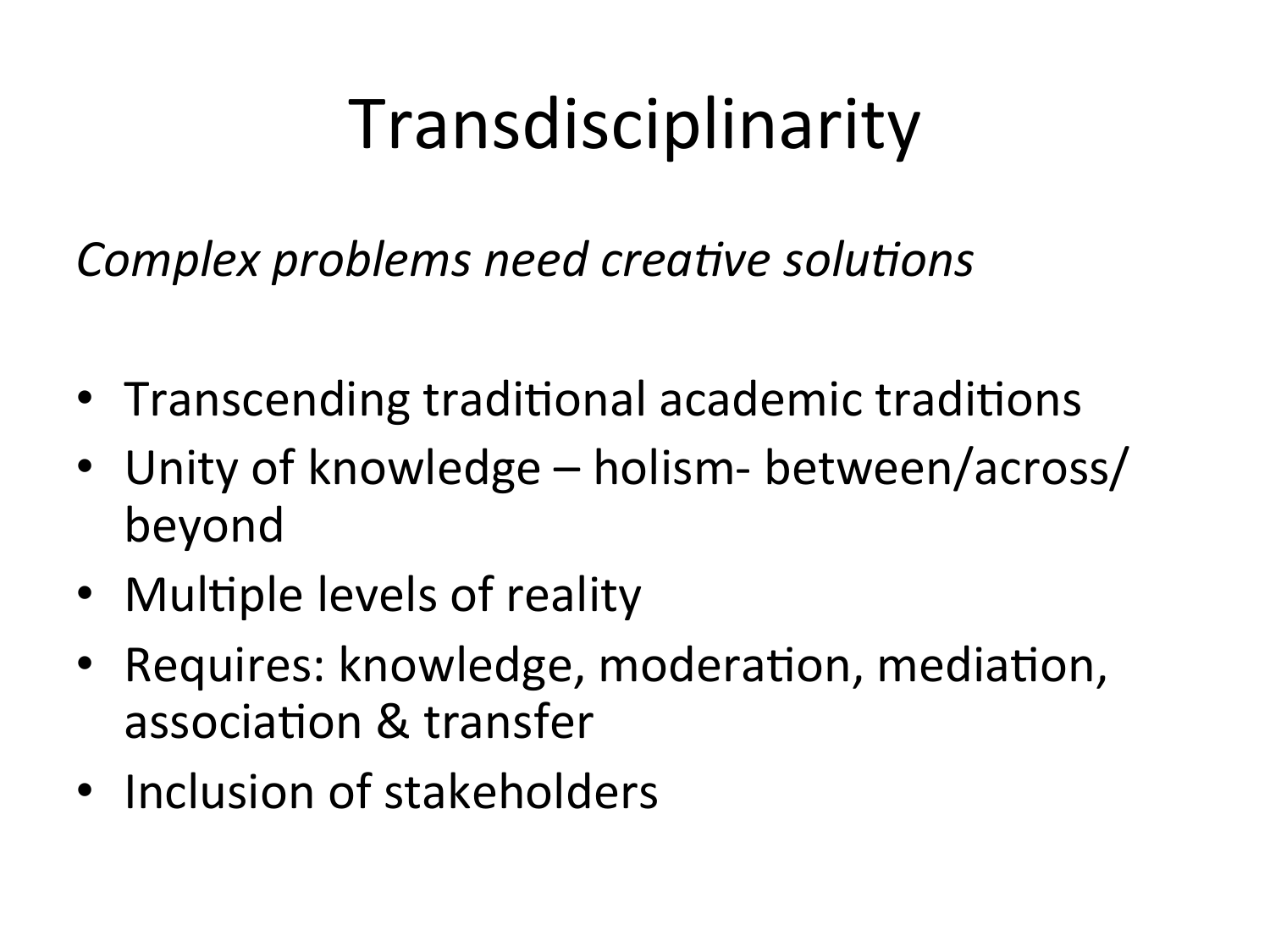## Tempelhoff (2014)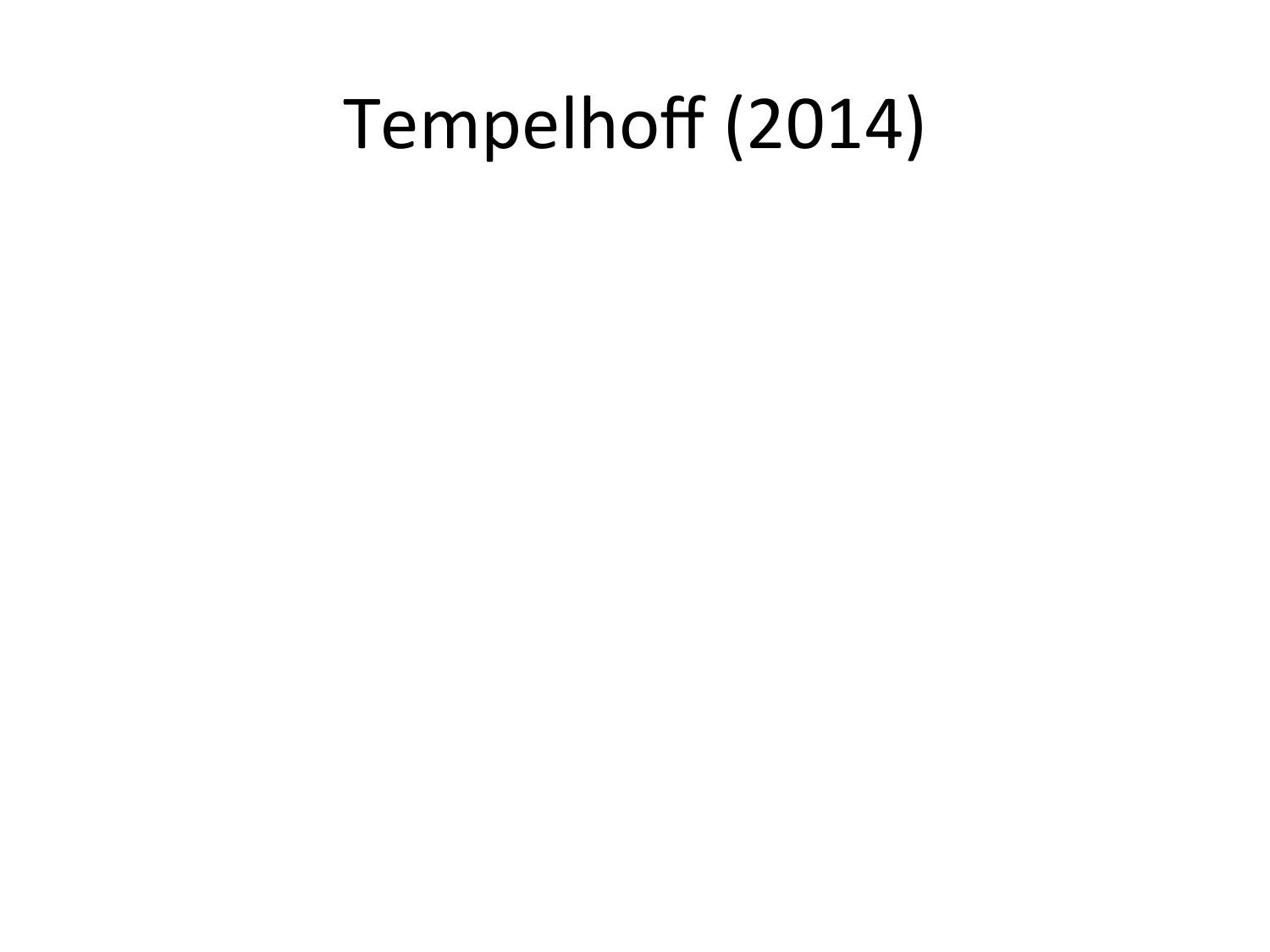# On paper

- BSW
- MSocSci
- PhD
- **CPsychol**
- FHEA
- AFBPsS
- **Tischler, V.** (2017) 'It takes me into another dimension': an evaluation of mental health-themed exhibitions in outdoor urban areas." Arts and Health
- **Tischler, V.**, Carone, L. and Mistry, J. (2016) The gallery as therapeutic venue: Exploring visitor perceptions in a contemporary art space. *J of Applied Arts and Health*
- Windle, G., Newman, A., Burholt, V., Woods, B., O'Brien, D., Baber, M., Hounsome, B., Parkinson, C. & **Tischler, V.** (2016) Dementia and Imagination: a mixedmethods protocol for arts and science research *BMJ Open* 6:e011634. doi: 10.1136/bmjopen-2016-011634
- Griffiths, S., Dening, T., Beer, C. and **Tischler, V**. (2016) Mementos from Boots multisensory boxes: qualitative evaluation of an intervention for people with dementia: innovative practice. Dementia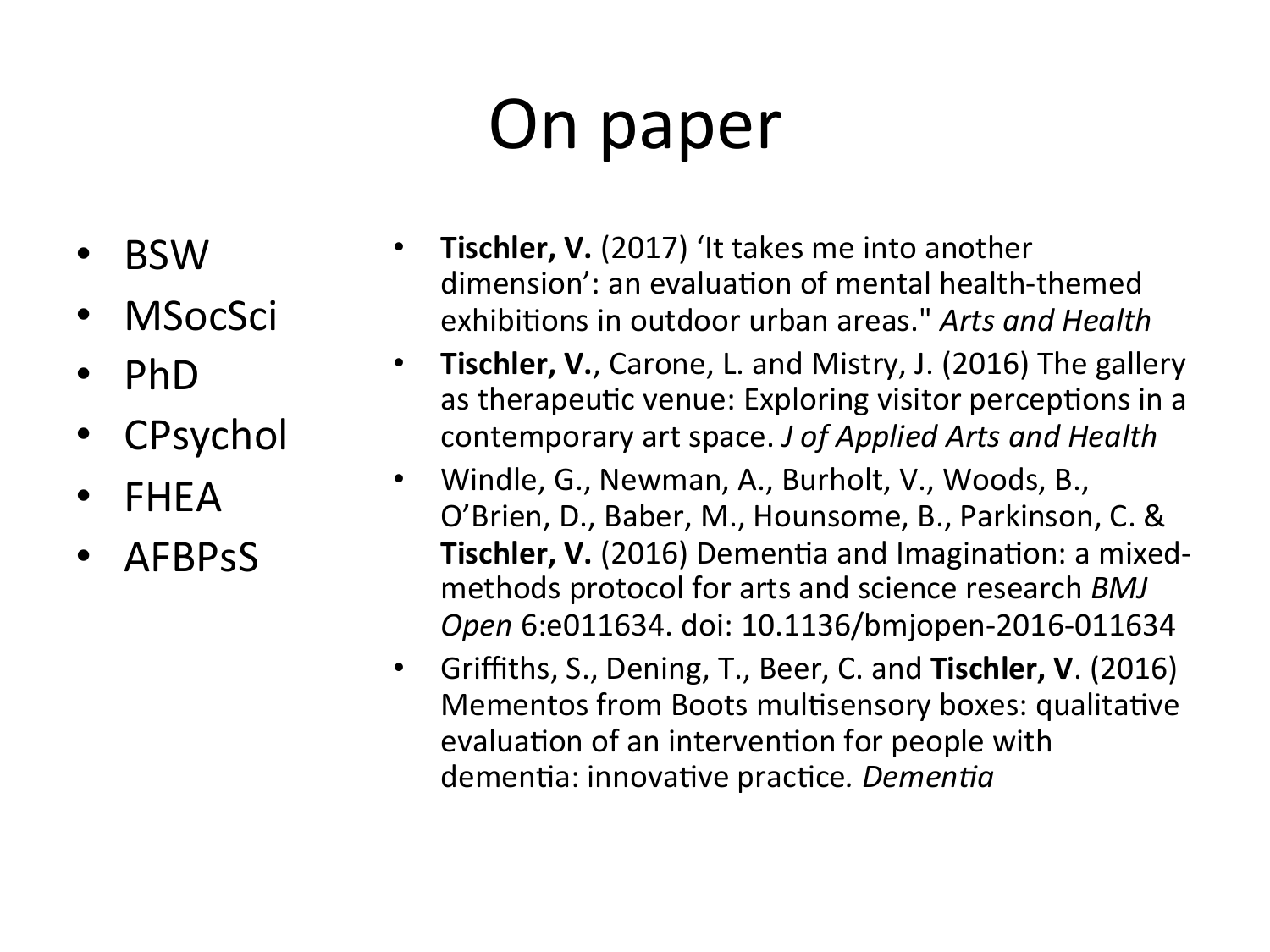# Characteristics of a transdisciplinary scholar

• '...abilities to think in a complex, interlinked manner, & acknowledge the pain inherent in abandoning one's intellectual comfort zone by working outside one's home discipline, & engaging in new modes of thinking & taking **action** (Augsburg, 2014)

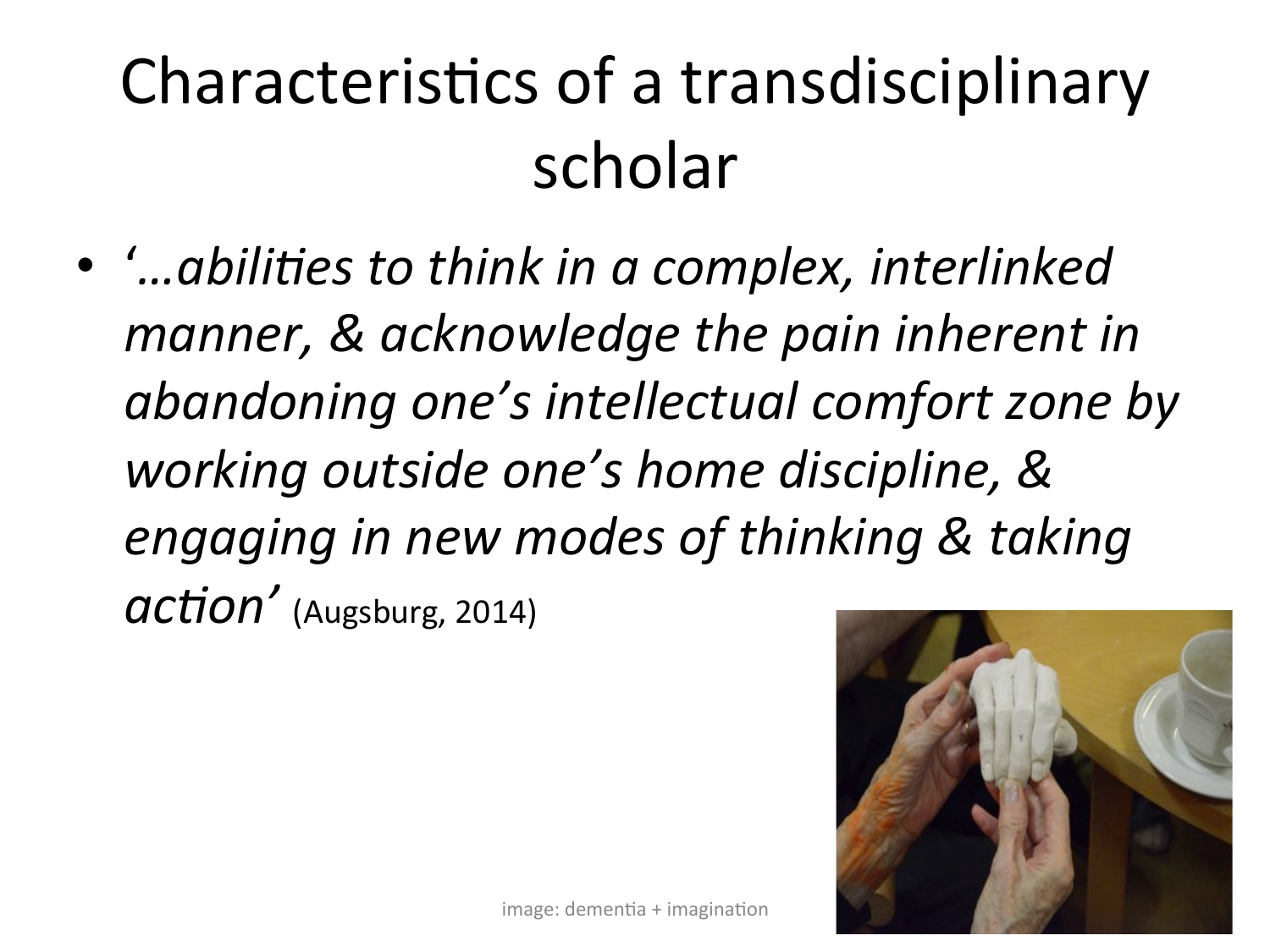#### Entering other worlds...

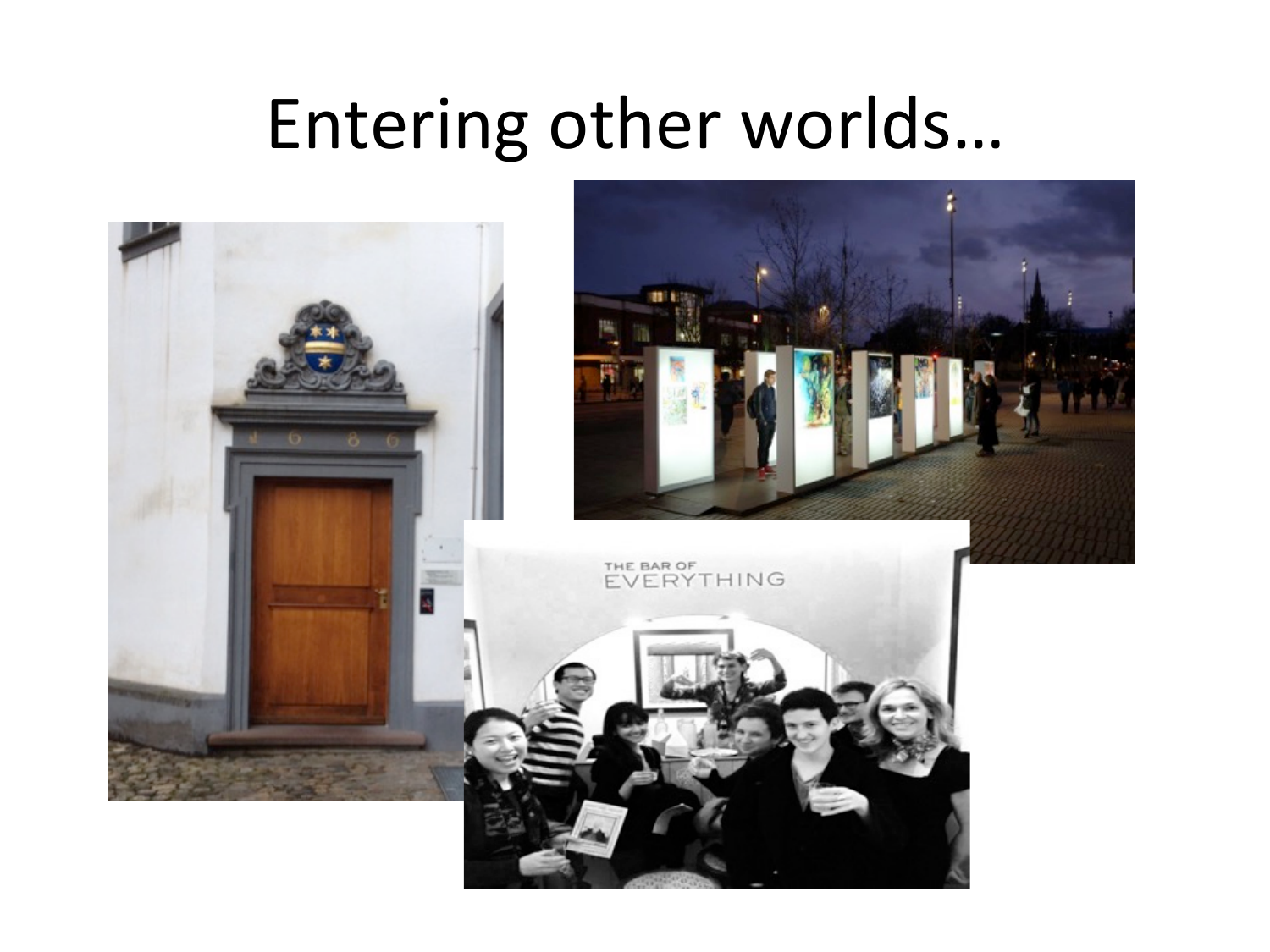# Art in the Asylum (2013)





image credit: Edinburgh Uni Libraries/ Wellcome Library/Adasmson Collection Trust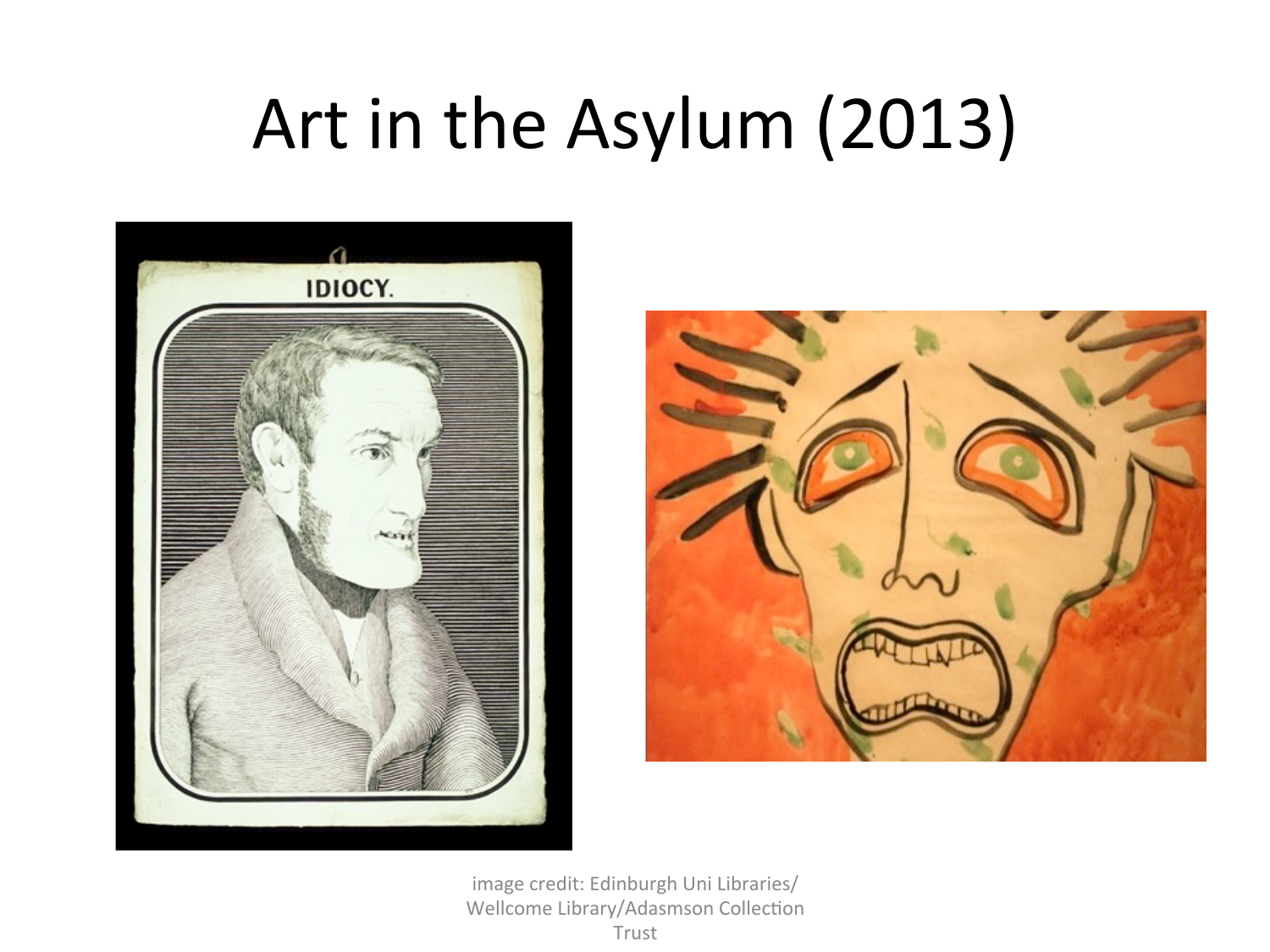## House for a Gordian Knot (2014)



image credit: British Society of Sculptors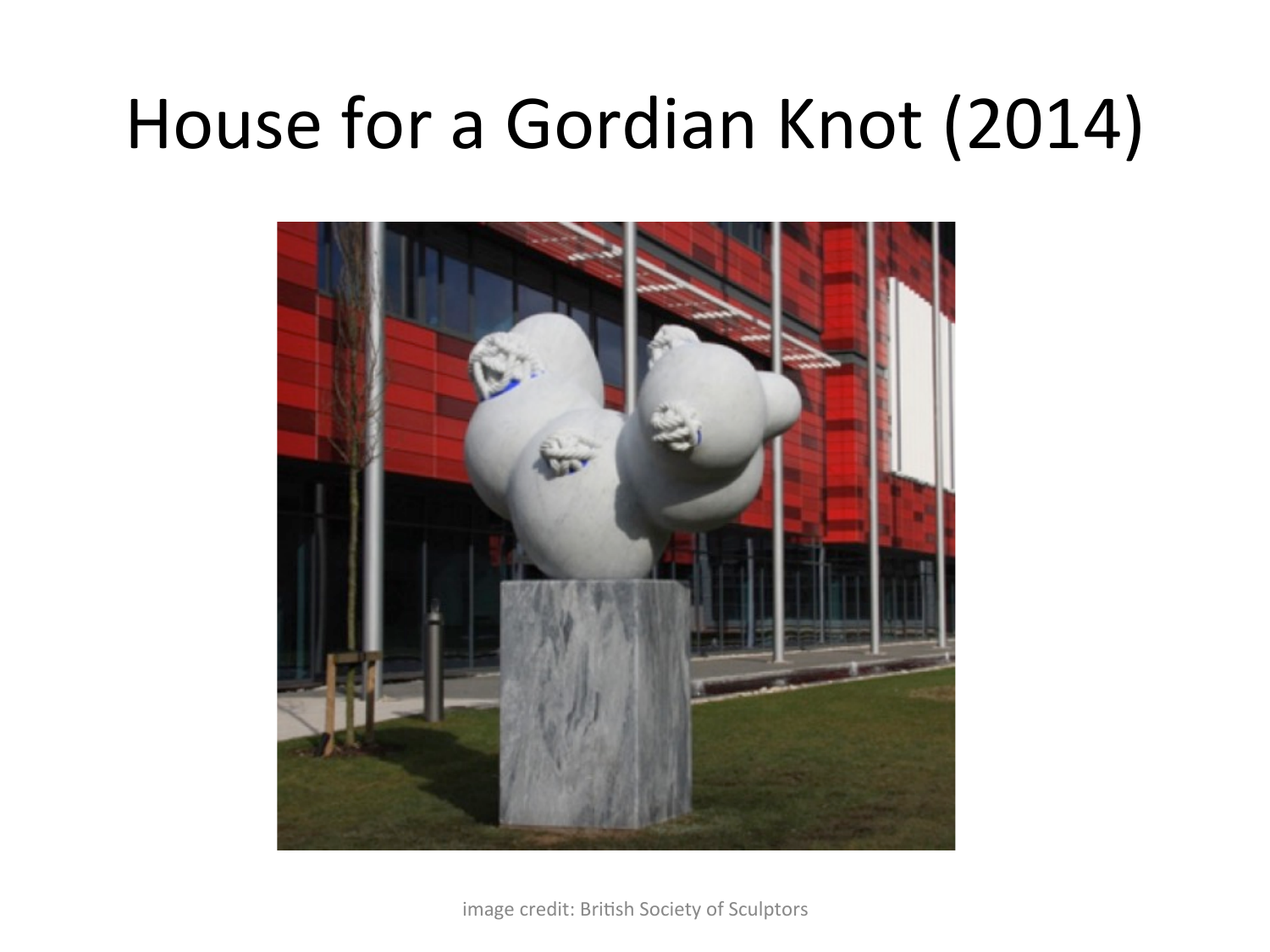## Dementia & Imagination (2014-17)



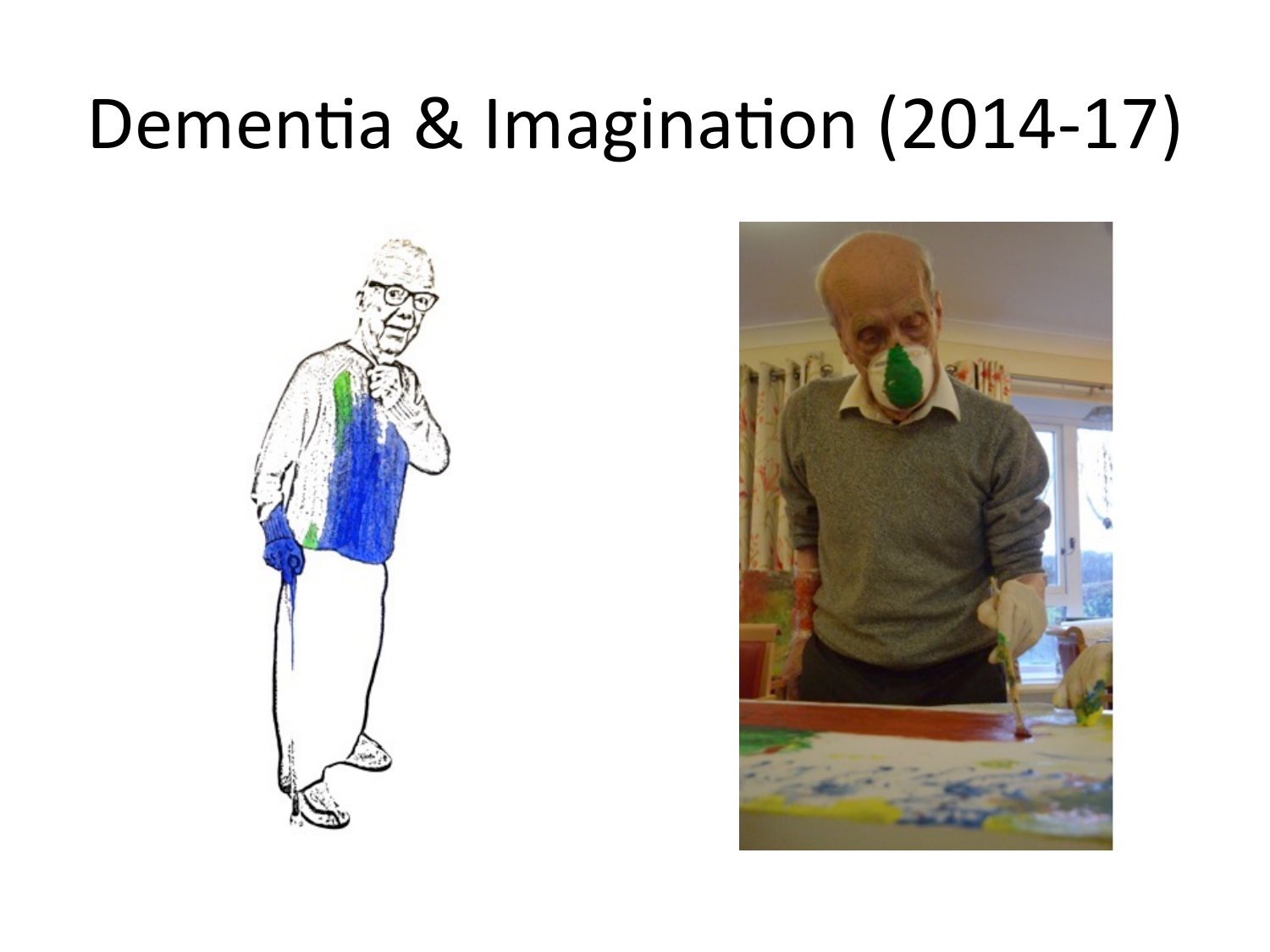### Public Engagement



image credit: Nottingham Post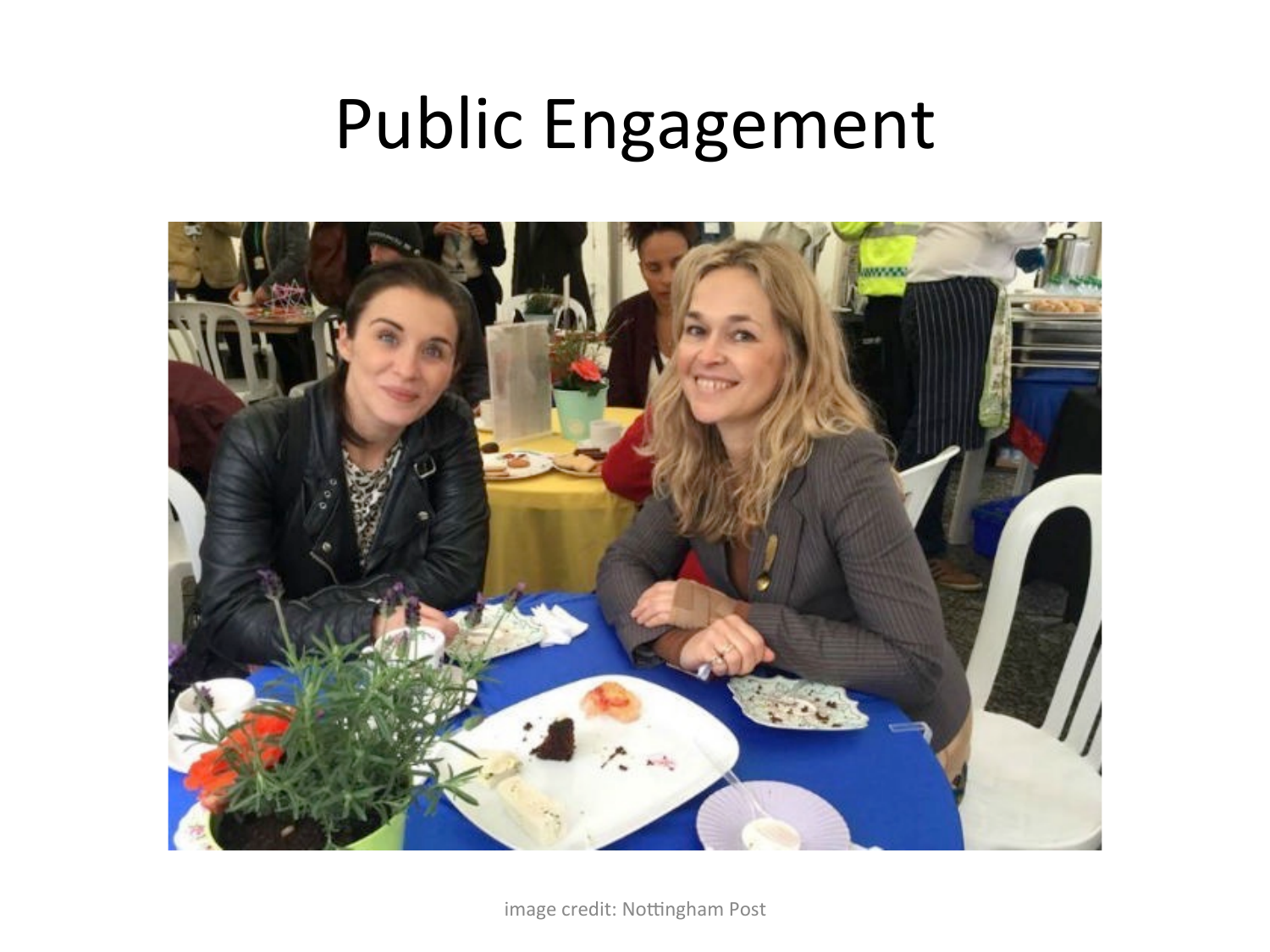#### **Antiques Roadshow Detectives (2015)**



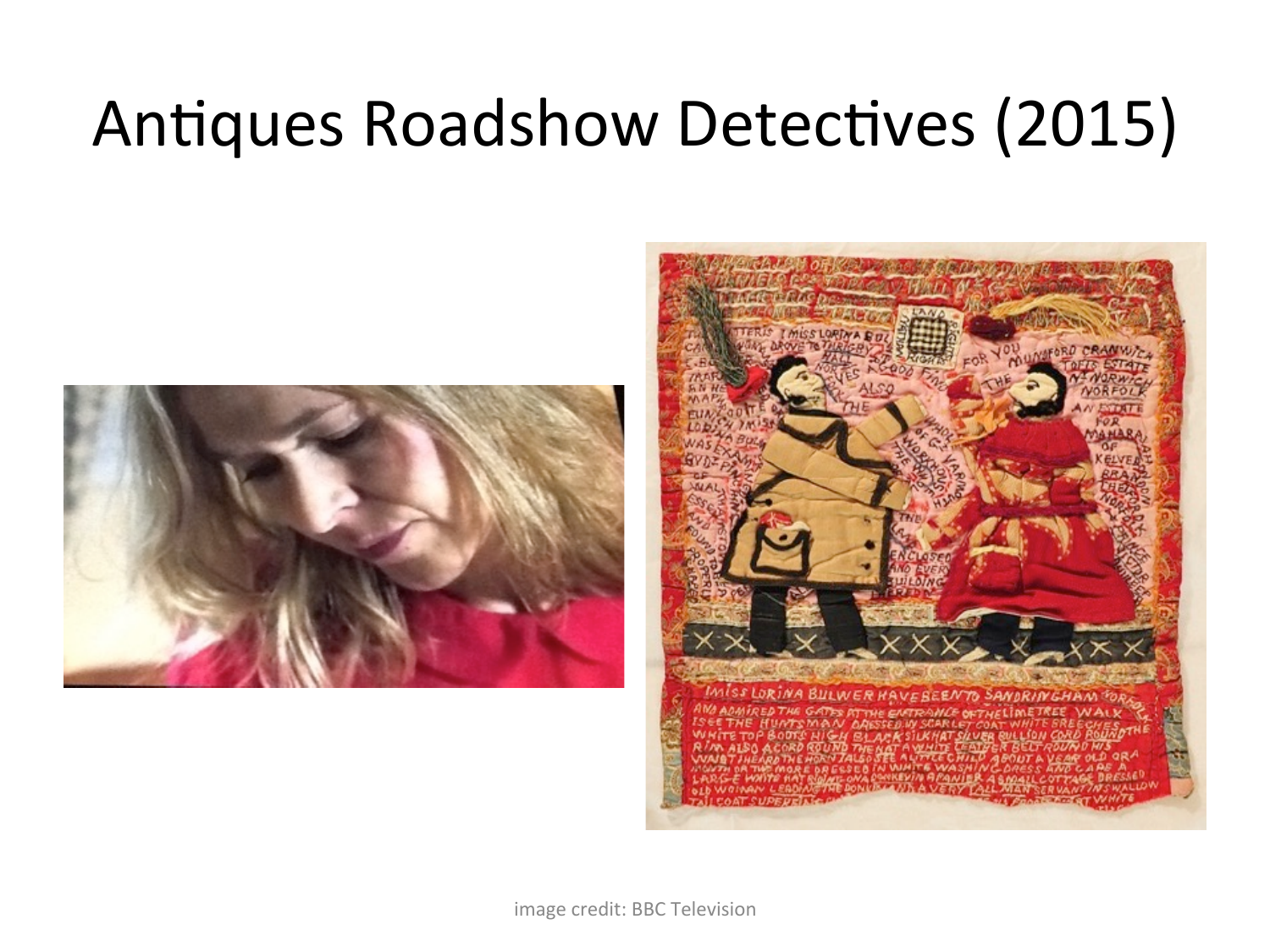# Silver Lining (2016)

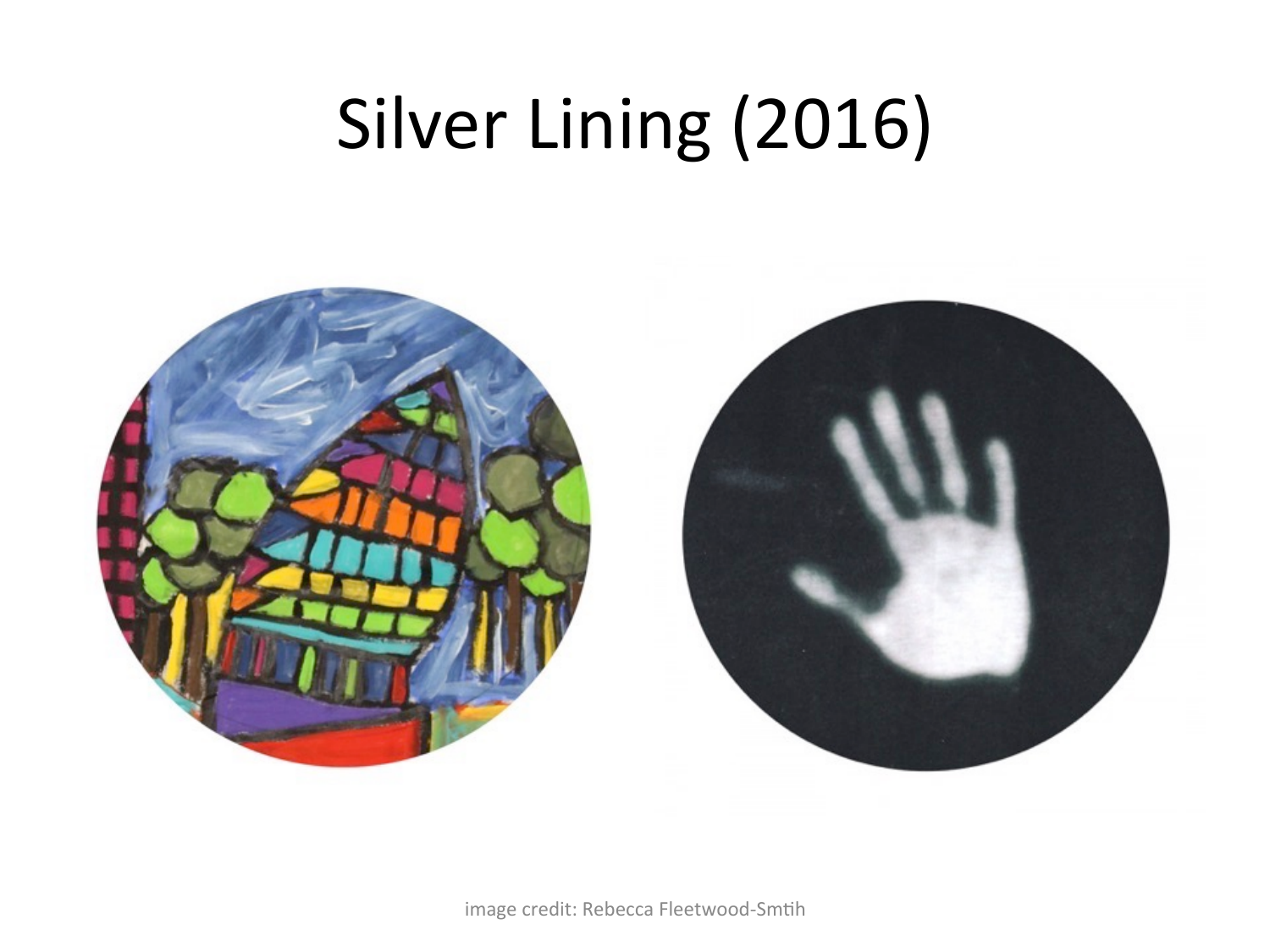#### **Boots UK**

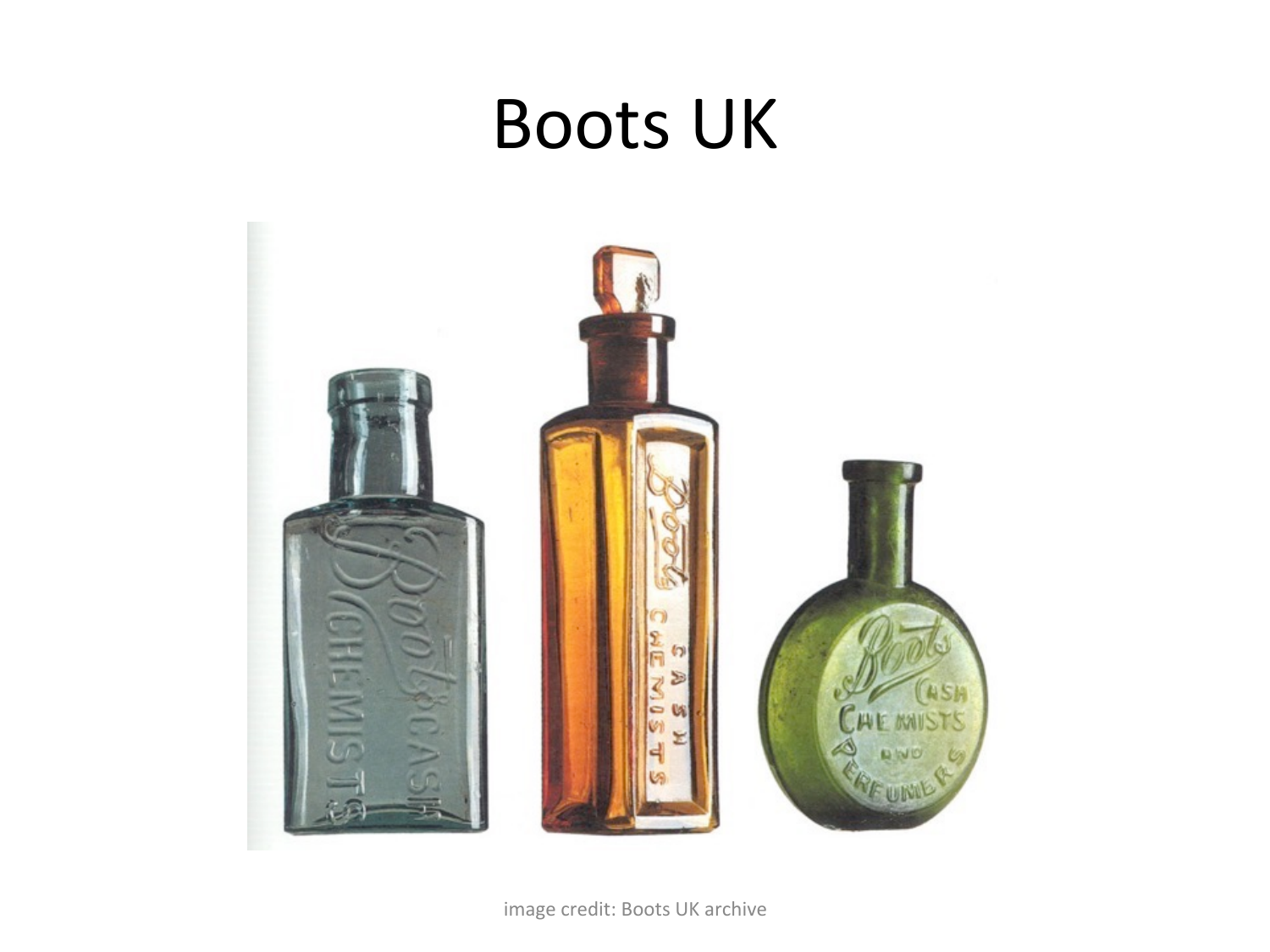## The Dementia Care Centre- UWL





#### **Innovation in Dementia Care**

Come and explore dementia from different disciplinary perspectives and pitch your ideas to create ground breaking developments in this field.

The winner will be given development funding in order to progress there idea.

(a) To register please click here

Dementia **Care Centre** 

**MONDAY 19 JUNE 2017 Location: St Marys road Savoy Suite** 

**Sandpit Event**